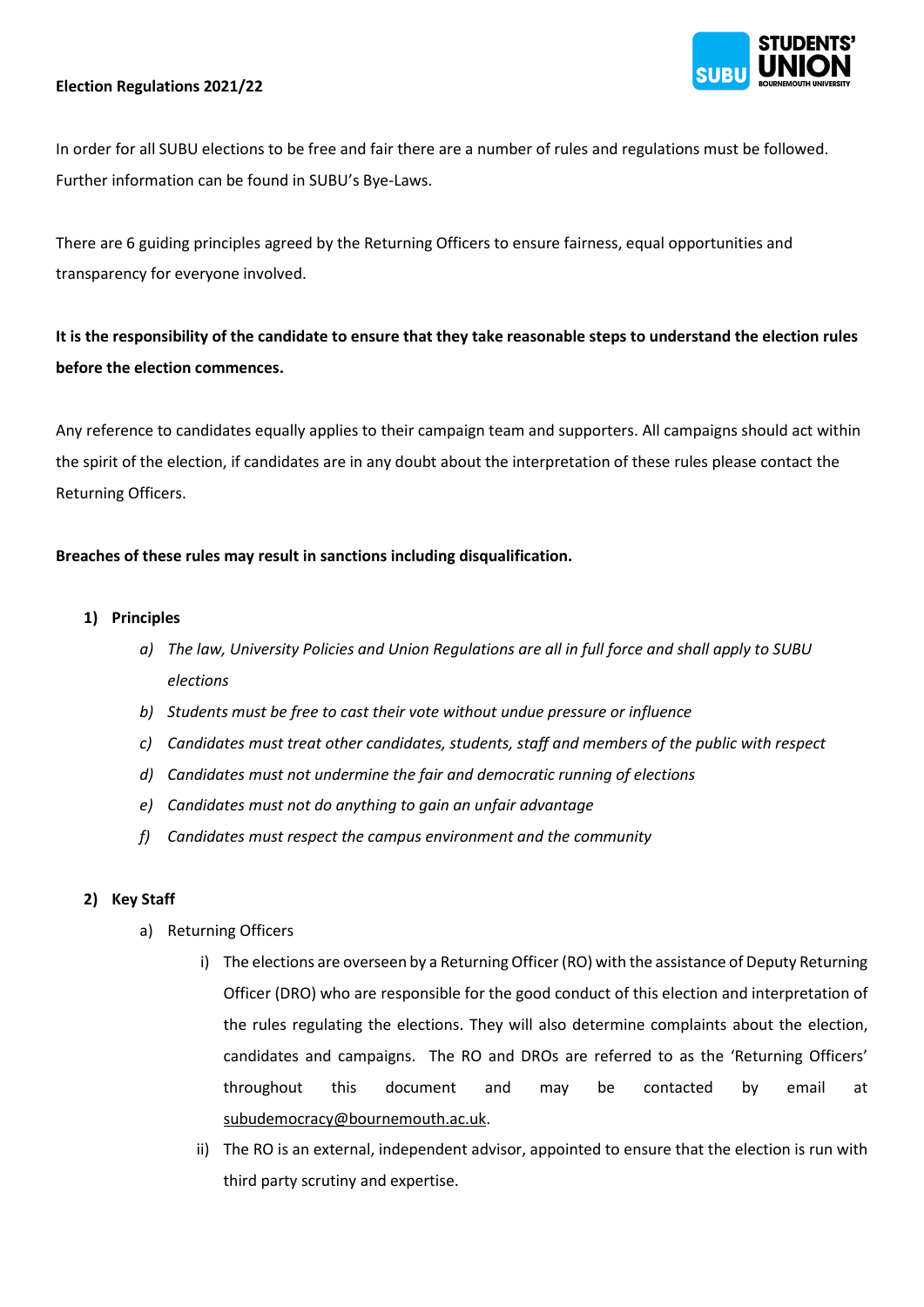

- iii) The DRO is the first point of contact, responsible for candidate engagement, day to day supervision and management of the election. The RO will be consulted by the DRO whenever they see necessary throughout the process.
- b) Independent Elections Adjudicator
	- i) The Independent Elections Adjudicator is an external appeals body that is responsible for ruling on appeals.

## **3) COVID-19 Regulations**

- a) In order to ensure the safety of all students and the wider community during these elections, certain COVID specific regulations must be followed.
- b) The Returning Officers reserve the right to make amendments to these rules, or provide further guidance, in the potentiality that there is a change in national guidance. If this does happen the Returning Officers shall communicate this with all candidates and shall be publicised to the wider student body.
- c) Due to the uncertainty of the coming months, it is important that candidates and their supporters are aware of their duty, not only to comply with these election rules but also with any and all relevant national legislation and university guidance. It is the candidate's duty to remain informed with regard to any changes in legislation or guidance and to communicate this with relevant individuals (e.g. Campaign Team). Candidates shall campaign at their own discretion and SUBU shall hold no liability for the actions of candidates who act in contravention to legislation or guidance.

### **4) Participation**

- a) Only BU students are eligible to participate in any part of this election.
- b) Candidates and supporters of candidates who have an official role within SUBU or BU, whether this be permanent staff, student staff, volunteers (including Trustees and Part-Time Officers) may continue to act in this role but must not abuse their position including: endorsing candidates in an official capacity, campaigning while on duty or utilising resources that others do not have access to.
- c) For the avoidance of doubt Clubs and Societies may endorse candidates.

### **5) Expenses**

- a) Each candidate has no more than £40 in Full Time Officer Elections and £20 in all other elections to spend on their election campaign. This will be reimbursed by SUBU after the election, upon the presentation of proof of spend.
- b) All campaign materials produced or primarily used in this election must be accounted for on your expenses form. Proof of each expense must be provided.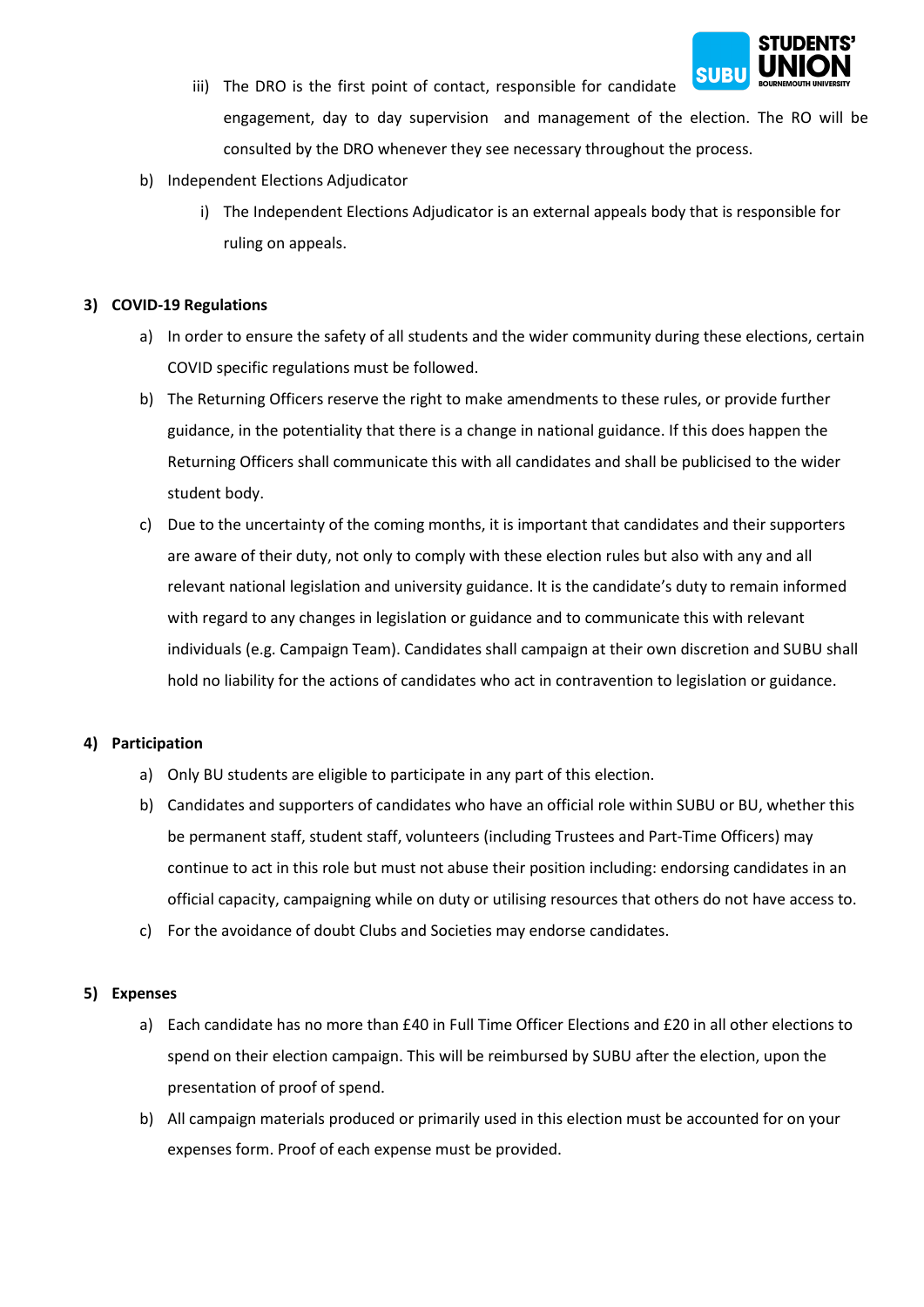

c) Any products/services offered at a reduced price will be assigned a fair price by the Returning Officers, to be deducted from your campaign budget. All sponsorships, gifts and discounts must be disclosed to the Returning Officers before accepting.

## **6) Campaigning and Manifesto's**

- a) Candidates must submit their manifesto prior to the manifesto deadline. Failure to do so could result in removal from the election.
- b) Candidates must not campaign in any form before campaigning has officially opened. This includes social media and promotion of manifesto's.
- c) Candidates must not run on a slate, including running on joint platforms, manifesto promises or branding.
- d) Candidates must not split/pool resources with other candidates.
- e) Candidates are responsible for their own campaign material. Any material left unattended is done so as the candidate's own risk, this includes posters. The students' union will not deal with complaints about campaign material being removed, other than in exceptional circumstances.
- f) All campaign materials must be thoroughly removed before the announcement of the election result.
- g) Stickers and chalk must not be used during campaigning.
- h) Campaign materials that pose a health and safety risk will be removed.
- i) No campaigning may take place in campaign free zones, this includes the use of campaign materials. Campaign free zones include Libraries, Halls of Residence and in the vicinity of any SUBU elections stands.
	- i) The RO shall determine what constitutes the vicinity of the election stands and shall be clearly indicated.
	- ii) Campaigning must not take place within Halls of Residence, unless the candidate is within their own flat.

# **7) Conduct**

- a) Offensive language of any kind will not be tolerated.
- b) Candidates are encouraged to participate in healthy debate but should only criticise manifesto points and not candidates personally.
- c) Campaigners must not cheat, lie or defame other candidates or campaigners.
- d) It is strictly prohibited for candidates to supply electronic devices or to handle voter's devices.
- e) Once a student has begun the process of voting no candidate should make any attempt to speak to them or influence them in any way.
- f) For the avoidance of doubt 'helping' a voter or 'showing them how to vote' will be regarded as a breach of the rules. If a voter needs assistance please direct them to [subudemocracy@bournemouth.ac.uk](mailto:subudemocracy@bournemouth.ac.uk) . Any candidate seen 'helping' students to votes it is subject to disciplinary action.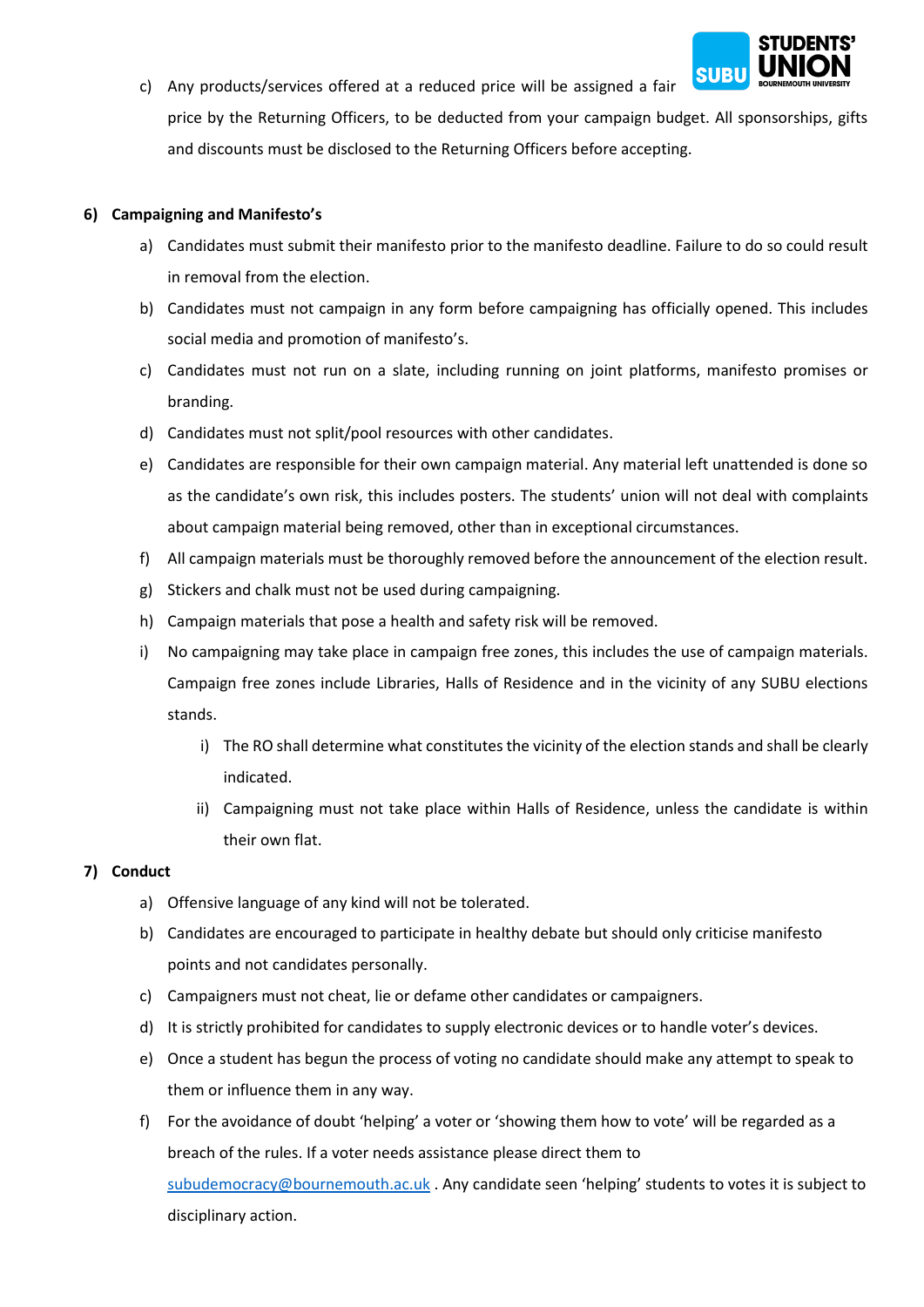

## **8) Complaints and recounts**

- a) Candidates or their campaign team may request a recount within thirty minutes of the result being announced.
- b) All complaints will be investigated by the Returning Officers and dealt with in a reasonable and proportionate manner.
- c) Complaints should be made as soon as possible, and no later than one hour prior to the commencement of the count. Complaints made after this time will be considered in line with the Union's Bye-Laws (Bye-Law 3, Clause 12)
- d) Only complaints made in writing will be considered. Complaints must have the following information:
	- i) Name and contact details of person making complaint (anonymous complaints will not be accepted)
	- ii) Name of person being complained about
	- iii) Details of incident (including time and date)
	- iv) Details of any witnesses/ evidence
	- v) Details of which rule has been broken
	- vi) Details of the action requested
- e) Complaints may be submitted on the online complaints form

<https://www.subu.org.uk/represented/dandc/regulationsandcomplaints/>

- f) The Returning Officer shall review, determine and communicate the outcome of a complaint to the complainant and anyone to be sanctioned no later than 12pm the following working day after receipt of the complaint. This may only be departed from where complaints are of a complex nature, at the sole discretion of the RO.
- g) The range of decisions that the Returning Officers may take includes (but is not limited to):
	- i) Allowing the election to continue/take no action;
	- ii) Disqualify or suspend a candidate;
	- iii) Suspend or cancel an election for a particular post;
	- iv) Suspend or cancel an entire election;
	- v) Issue a clarification and/or guidance to one or all candidates;
	- vi) Issue a warning to one or all candidates;
	- vii) Take any other action that is deemed appropriate to uphold the fairness of the election, which may include eliminating a candidate from the e-voting site for a period of time or removing campaign materials.
- h) To ensure that there is an impartial, external route of appeal for the handling of complaints about the election or candidates, an appeal can be made to the Independent Elections Adjudicator (IEA). The role of the IEA is limited to being responsible for hearing and determining the outcome of appeals against the decisions of the Returning Officers.